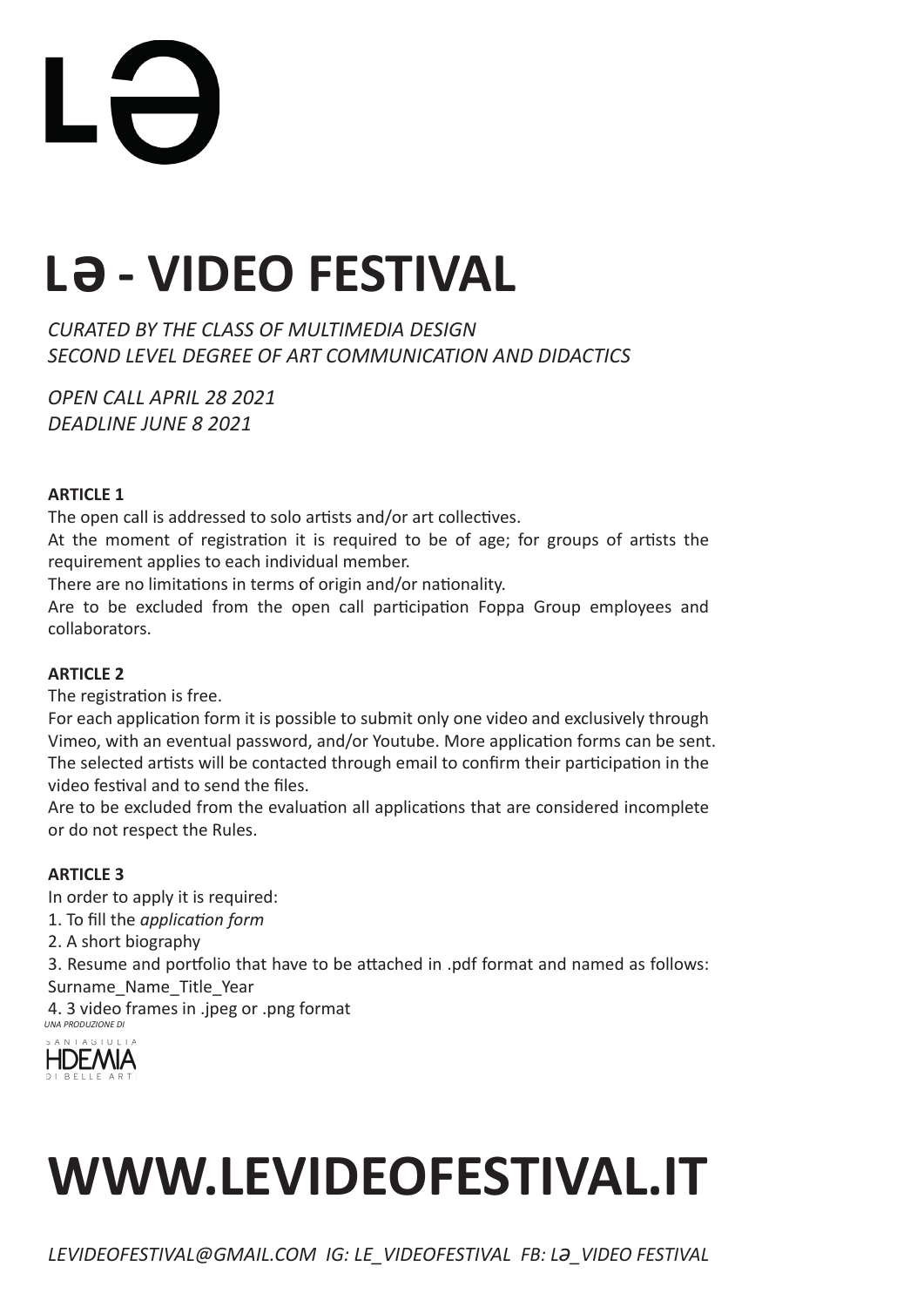# Li

*Lə - video festival* lasts 14 days. From June 21st to July 4th one of the selected videos will be published on our official website.

#### ARTICLE 4

The submitted projects will be selected, with the supervision of Alessandro Mancassola, by:

Caterina Atropia, Francesca Bresciani, Alessia Calzoni, Mariavittoria Crescini, Lodovica De Vivi, Melissa Freti, Giulia Gandini, Joelle Lupi, Sulbie Osmani, Alessia Pietropinto, Laura Pintossi, Lorenza Romeo, Giulia Saiani and Natalie Zangari. Artworks will be chosen at the incontestable discretions of the panel.

#### ARTICLE 5

Participants authorise *Lə - video festival* and Academy of Fine Arts SantaGiulia to the exhibition, communication and release of artworks or part of them to the public, through their reproductions in promoted initiatives, without limits of time and place and without demanding financial gain. Moreover, applicants allow the processing of personal data, the reproduction, the adaptation and the use of their artworks, as a whole or in part, for the purpose of potential creation of recorded videos and materials for the documentation of the event or the creation of publicity material.

Participants also allow the translation of their artworks if necessary for its comprehension by the public.

It is also allowed the usage of names and personal images for the purposes of promoted initiatives. Participants guarantee that no activity violates the rights of third parties and exempt *Lə - video festival* or third parties from any responsibility or bias that may result from said activities.

The application to this contest entails the unconditional and complete acceptance of rules and clauses.

*Lə - video festival* precises that personal data will be processed in accordance to the European Regulation GDPR no. 679/2016 and Privacy Code 196/2003 (as amended by Legislative Decree 101/2018).

*JThis Regulation, exclusively subjected to the Italian law, has been drawn up in Italian and*  $\phi$  in case of discrepancy the Italian version must take priority over the English one.

## **WWW.LEVIDEOFESTIVAL.IT**

*LEVIDEOFESTIVAL@GMAIL.COM IG: LE\_VIDEOFESTIVAL FB: Lə\_VIDEO FESTIVAL*